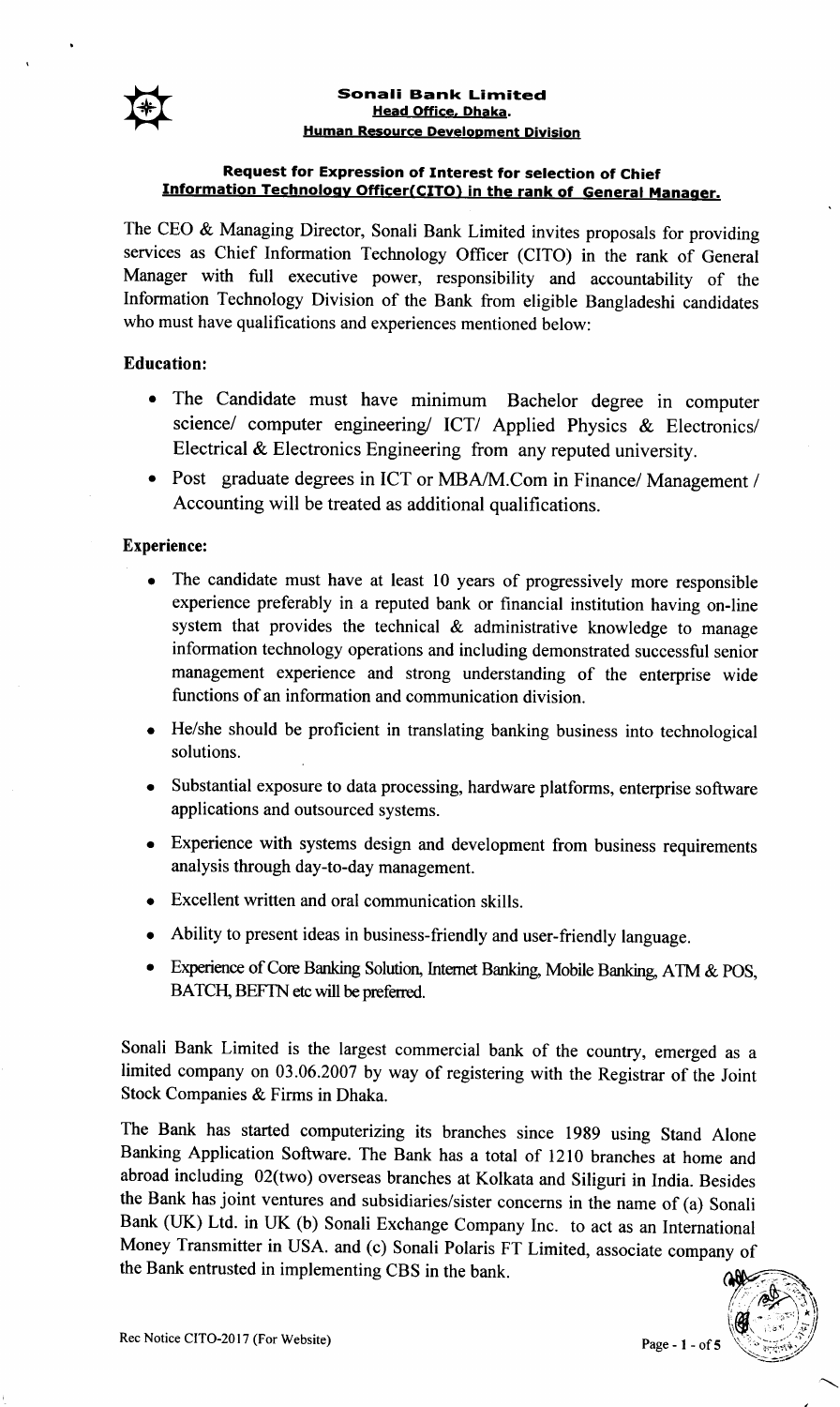Sonali Bank Limited has been using Information Technology (IT) extensively for its day to day business operations. A brief IT implementation status of the Bank is given below:

| Sl.                              | Area/ Subject                                                                        | <b>Total Number</b>                                                                                                                                                                                                                                                                                                                                                                |
|----------------------------------|--------------------------------------------------------------------------------------|------------------------------------------------------------------------------------------------------------------------------------------------------------------------------------------------------------------------------------------------------------------------------------------------------------------------------------------------------------------------------------|
| No.<br>$\vert$ 1                 | Total number of Home Branches:                                                       | 1208                                                                                                                                                                                                                                                                                                                                                                               |
| $\overline{2}$<br>$\overline{3}$ | No. of CBS Branches:<br>No. of Non CBS Branches<br>(Distributed Banking Application) | 818<br>390                                                                                                                                                                                                                                                                                                                                                                         |
| 4                                | Total number of Employees:                                                           | 19,817                                                                                                                                                                                                                                                                                                                                                                             |
| 5                                | In-house Application Software (60<br>$+)$                                            | A few are: -<br>RMS+ (Remittance Management System)<br>CRMS+ (Customer Remittance Management)<br>System)<br>Sonali Sheba (e-service-tax and others)<br>Govt. Transaction System<br>Sanchay patra<br>Pension paying System<br>Management<br>Chest Branch Currency<br>System (CCMS)<br>(Branch<br>Solutions<br>Sonali Banking<br><b>Banking Application software)</b><br>SBEFTN etc. |
| $6\overline{6}$                  | 3rd Party Application Software                                                       | CBS - Sonali Polaris FT Limited<br>Branch Banking Application software -<br>(Beximco computers, Infinity Technology<br>Int. Ltd, Desktop Computers Limited)<br><b>SWIFT</b><br>Card Management Software etc.                                                                                                                                                                       |

In order to expedite the process of computerization in the Bank, to explore new business opportunities by using state of art technology, to achieve sustainable business growth, survival in a competitive environment and for implementation of CBS in the Bank, the Authority desires to engage a CITO having sound IT, Banking and business knowledge. He/she will exercise executive power of a General Manager as may be delegated by the Board of Directors of the Bank.

The CITO's role is to provide vision and leadership for developing and implementing information technology initiatives. The CITO directs the planning and implementation of enterprise IT systems in support of business operations in order to improve cost effectiveness, service quality and business development. This individual is responsible for all aspects of the organization's new and existing information technology and systems.

# KEY JOB RESPONSIBILITIES:

| Responsibility                                                                      |  |  |
|-------------------------------------------------------------------------------------|--|--|
| 01. Provide guidance to the Bank's IT team for successful implementation of the IT  |  |  |
| related recommendations made by the Management.                                     |  |  |
| 02. Play leadership role in the bank to introduce best practices in the field of IT |  |  |
| systems, networking and especially Online Real Time Banking (ORTB) system.          |  |  |
| 03. Lead/guide the Bank's IT team as well as the people working in the branches of  |  |  |
| the Bank in ongoing implementation of Core Banking Solution (CBS) including         |  |  |
| Alternative Delivery Channels like ATM, Mobile Banking, Agent Banking, POS,         |  |  |
| Internet Banking etc. in the Bank.                                                  |  |  |
| 04. Provide leadership in creating awareness among Bank's officers/staffs about CBS |  |  |
| through seminars, workshop, training etc.                                           |  |  |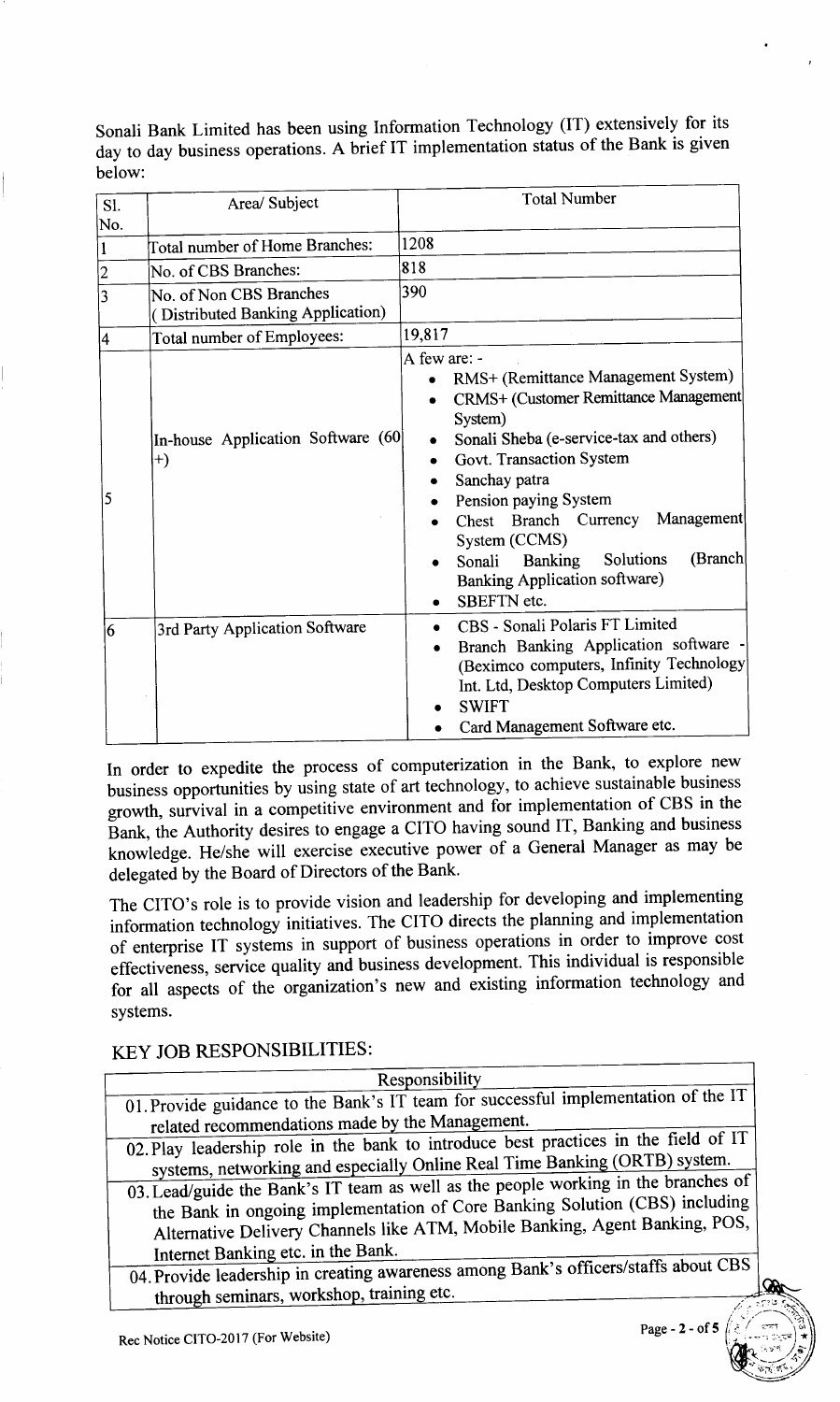- 05.Provide leadership in ongoing implementation of Core IT platform, managing existing systems and initiating changes that might be needed to conform to regulatory reporting requirements.
- 06. Evaluate user needs and system functionality and ensure that ICT facilities meet these needs and to ensure the smooth running of all ICT systems including antivirus software, print services and email
- 07. Help the Bank to implement IT strategy; create appropriate policies and practices for disaster management planning; develop policies and procedures for outsourcing develop Bank-wide MIS poli
- 08. Provide visionary leadership in developing a sound management system for effective integration of the information systems.
- 09. Help the bank to develop the IT infrastructure of the Bank and to extend IT literacy among bank officers/staffs.
- l0.Conduct cost benefit analysis, taking into consideration associated risks and security aspects in selecting appropriate hardware, software and other ancillary for the Bank.
- 11. Collaborate with planning and coordinating process of the bank with information & communication technology services.
- 12. Analyze the adequacy of hardware, software and network equipment in the Bank's DC (Data Centre) and DRS (Disaster Recovery Site) and Review the readiness of Data Centre (DC) and Disaster Recovery Site (DRS) for implementation of Centralized IT systems of the Bank.
- l3.Play key role in supporting the achievement of the business goals and to optimize the policies and procedures relating to IT operations: to diagnose potential area of IT risk/exposure.
- 14. Ensure effective data management and service and ensure statutory compliance of all IT services systems.
- 15.Advise to provide secured access to the Bank's network system for remote users administer thereof.
- l6.Maintain up to date knowledge in respect of relevant state-of-the-art technology, equipment and/or systems.
- 17. Introduce an efficient centralized MIS for the Bank.
- lS.Review the SLAs (Service Level Agreement) that were executed or waiting for execution with the different hardware  $\&$  software vendors and to take appropriate step so that CBS can operate round the clock smoothly.
- l9.Play key role in preparation of operational Manuals and implementation Manuals for the IT related policy/regulations (i.e. IT system Audit manual, IT security policy etc.) for the Bank.
- 20. Play a key role in developing Information Security/Information Systems Security best practices for the Bank and overseeing training of employees to follow information security policies and develop information security awareness.
- 2l.Review IT policy and ICT security policy of the Bank and provide guidance and suggestion for updating the same.
- 22.Arrange Cyber Security Governance under supervision of Board of Directors.
- 23. Evaluate Cyber Security Risks. Make plan to encounter cyber or technical attack.
- 24. Carry out assessment of technological weakness and to prepare crisis management program.
- 25. Make plan to face risks that may arise from services of third party.
- 26. Take up awareness and training program on Cyber security for all officers and staff of the Bank.
- 27. Take initiative for increasing awareness among Bank customer on online transaction. transaction.
- 28. Set up 24X7 active Information Security Operation Centre for monitoring Bank's on line systems round-the-clock.
- 29.Take initiative for PCI-DSS certification.
- 30. Collect and preserve at least three months perimeters and core device log of server and mission critical servers.

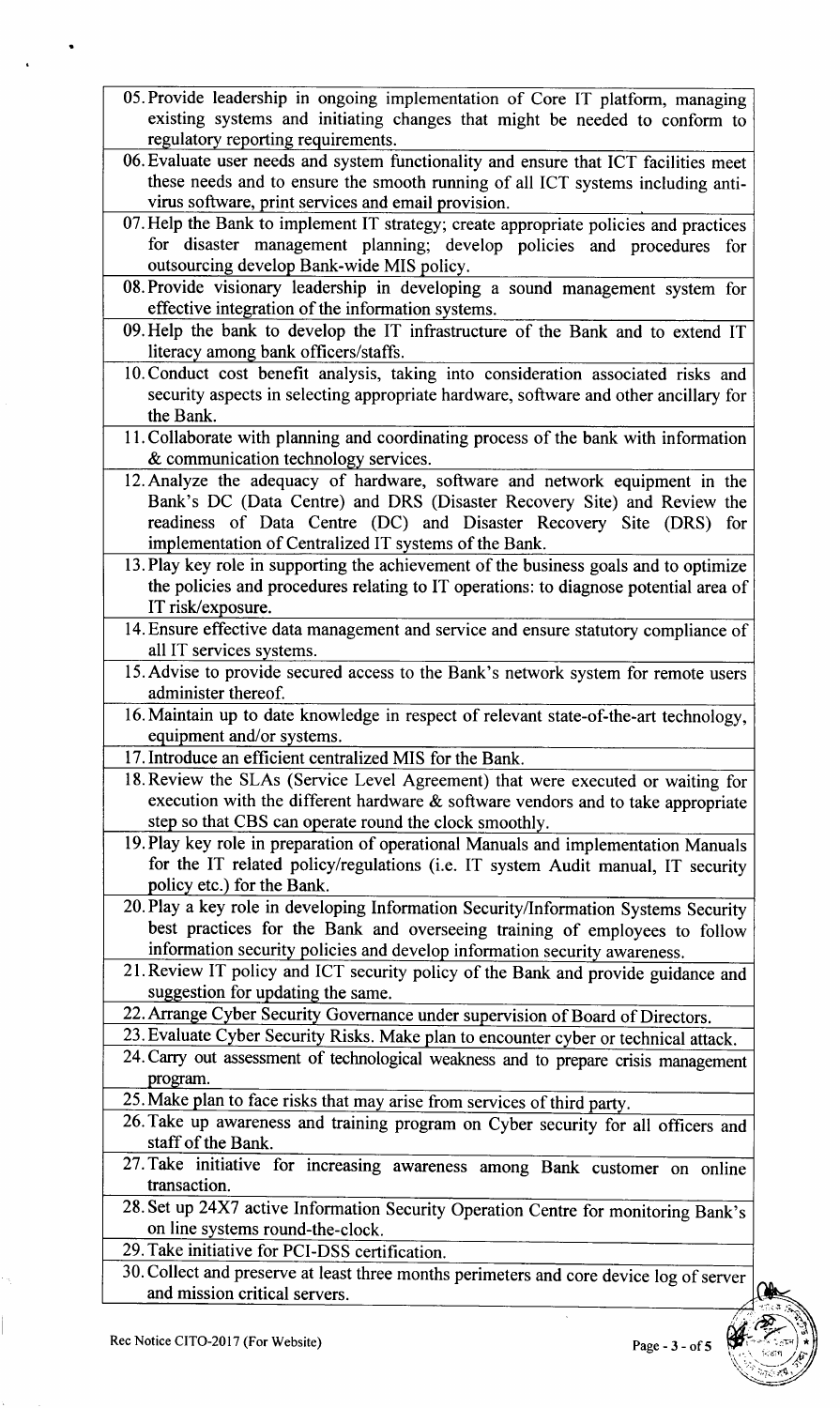- 31. Comply with ICT Act of Bangladesh Government, Guidelines on Internal Confrol & Compliance in Banks of Bangladesh Bank, the Intemal Control & Compliance Policy of Sonali Bank Limited, the Guideline on ICT Security for Banks and Non-Bank Financial Institutions of Bangladesh Bank, Information and Communication Technology (ICT) Policy of Sonali Bank Limited, related circulars issued time to time by Sonali Bank Limited and its regulatory authorities. In addition to that ensuring IT Audit  $\&$  Inspection works to be carried out consistently and efficiently and in accordance with ISO 27000 series, Supreme Audit Institution of Bangladesh (SAIB), Intemational Organization of Supreme Audit Institution (ASOSAI), Information System Audit and Control Association (ISACA) and other recognized International standards and guidelines as and when required/applicable for future ICT operation risk and threat.
- 32. Conduct all activities related to formation and updating of ICT Audit & Inspection policy, planning, manual, guidelines and directories of the Department.
- 33.Advise to conduct different types of audits on ICT related activities in all domestic and overseas branches and its sister eoncern companies according to the annual audit  $\&$  inspection plan (subject to the approval of the concerned authority)
- 34. Guide to conduct all kinds of audit/inspection/investigation and reporting, instructed/advised/demanded by the Bank's regulatory bodies, BoD/ACBoD/  $MANCOM/CEO$  &  $MD$  on  $ICT$  related Fraud and MANCOM/CEO & MD on ICT related Fraud and<br>Forgery/Embezzlement/Serious Irregularities/Malpractice or measuring the magnitude of financial loss and risks in the concerned matter and place it before the higher authority.
- 35. Prepare and present information/report/Board Memo on audit and inspection conducted by the Department following the order of higher authorities and execute activities upon checking the information/report and necessary steps to implement the decisions accordingly.
- 36.Provide necessary datalinformation/report of ICT audit and inspection to the Government/Semi-government/Autonomous bodies/Competent authorities as per their demand and interpret/reply/explain/recommend/opinions against their queries through proper channel.
- 37.Follow up audit findings to ensure that management has taken corrective action(s).
- 38.Advise general and application control reviews for simple to complex computer information systems and to manage crisis situations that may involve complex technical hardware or software problems.
- 39. Detect data integrity, secrecy and security from internal and external manipulation, attacks and threats.
- 40. Ensure & advise proper maintenance and development of computerized audit software and users adherence to software licensing laws.
- 4l.Coordinate and interact with external auditors, administrators, faculty, staff and law enforcement officials as appropriate; may be required to satisfy in court.
- 42. Advise to assist and impart training to other audit staffs in the use of computerized audit techniques and in developing methods for review and analysis of computerized information systems.
- 43. Accomplishes financial objectives by forecasting requirements; preparing an annual budget; scheduling expenditures etc
- 44. Play vital role and take proper steps to customize the CBS application as per Request for Proposal (RFP), RFP response and Product Fitment Document (PFD).
- 45. Collaborate with Division/Department Heads to enhance efficiencies within their areas through technological support.
- 46. Perform any other jobs as and when assigned by the competent authority(s).

The CITO will report & work in close consultation with the concerned Deputy Managing Director and CEO & Managing Director of the Bank. УĄ